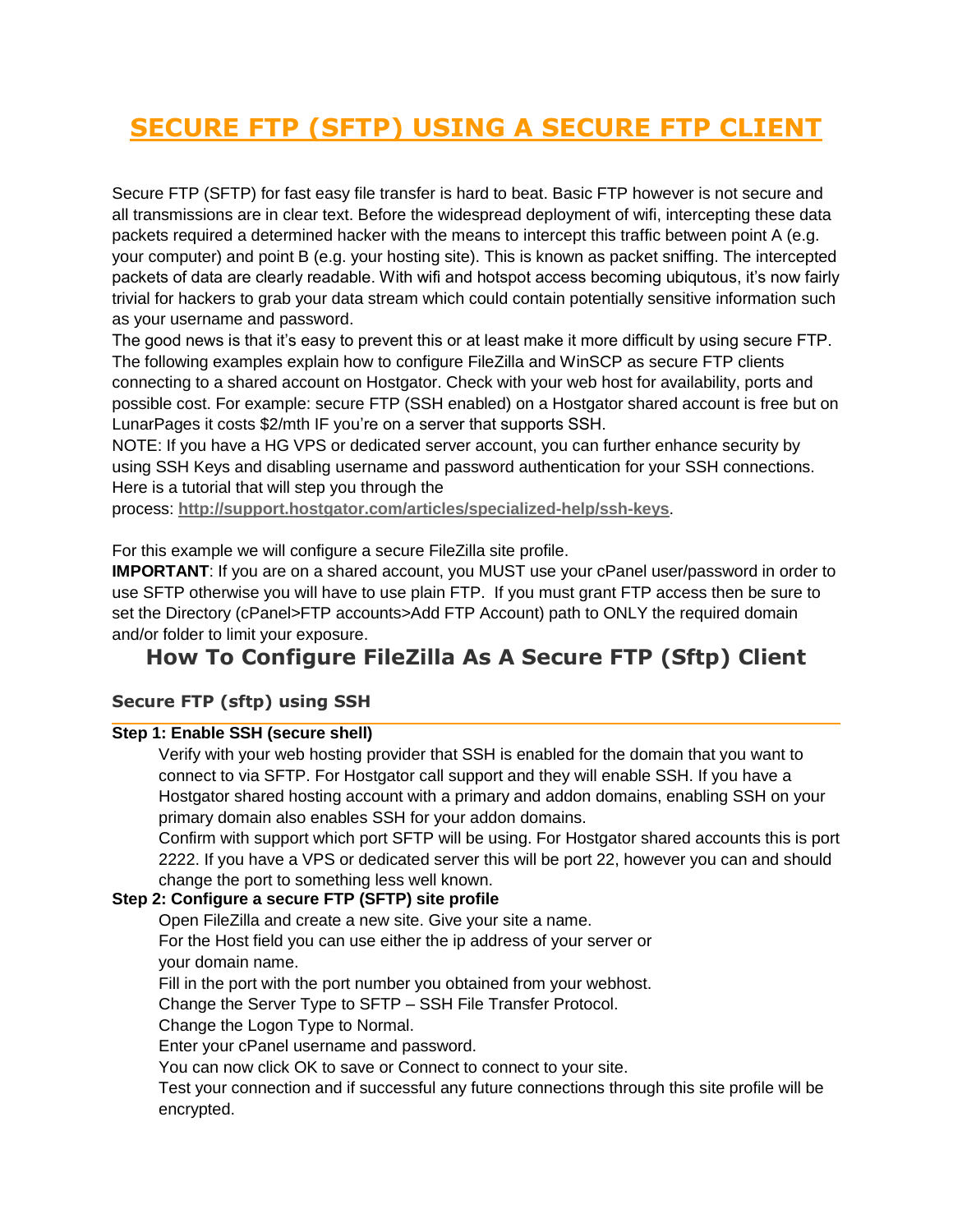| Select Entry:                                      |            | General   Advanced   Transfer Settings   Charset |                                                                               |  |  |
|----------------------------------------------------|------------|--------------------------------------------------|-------------------------------------------------------------------------------|--|--|
| My Sites<br>Clients<br>New site<br>Personal<br>$+$ |            | Host:                                            | 174.132.79.34<br>Port: 2222<br>Server Type: SFTP - SSH File Transfer Protocol |  |  |
|                                                    |            | Logon Type:<br>User:                             | Normal<br>johndoe                                                             |  |  |
|                                                    |            |                                                  |                                                                               |  |  |
| New Site                                           | New Folder |                                                  | Access Hostgator server via SFTP using SSH<br>protocol on port 2222.          |  |  |
| New Bookmark                                       | Rename     |                                                  |                                                                               |  |  |
| Delete                                             | Copy       |                                                  |                                                                               |  |  |

For this example we will configure a secure WinSCP session profile.

### **How To Configure WinSCP As A Secure FTP Client**

### **Secure FTP using SSH**

#### **Step 1: Enable SSH (secure shell)**

Verify with your web hosting provider that SSH is enabled for the domain that you want to connect to via SFTP. For Hostgator call support and they will enable SSH. If you have a Hostgator shared hosting account with a primary and addon domains, enabling SSH on your primary domain also enables SSH for your addon domains.

Confirm with support which port SFTP will be using. For Hostgator shared accounts this is port 2222. If you have a VPS or dedicated server this will be port 22, however you can and should change the port to something less well known.

### **Step 2: Configure a secure FTP (SFTP) session profile**

Open WinSCP and create a new session.

For the Host field you can use either the ip address of your server or your domain name.

Fill in the port with the port number you obtained from your webhost.

Enter your cPanel username and password.

Make sure that the File Protocol is SFTP.

You can now click Save or Login to connect.